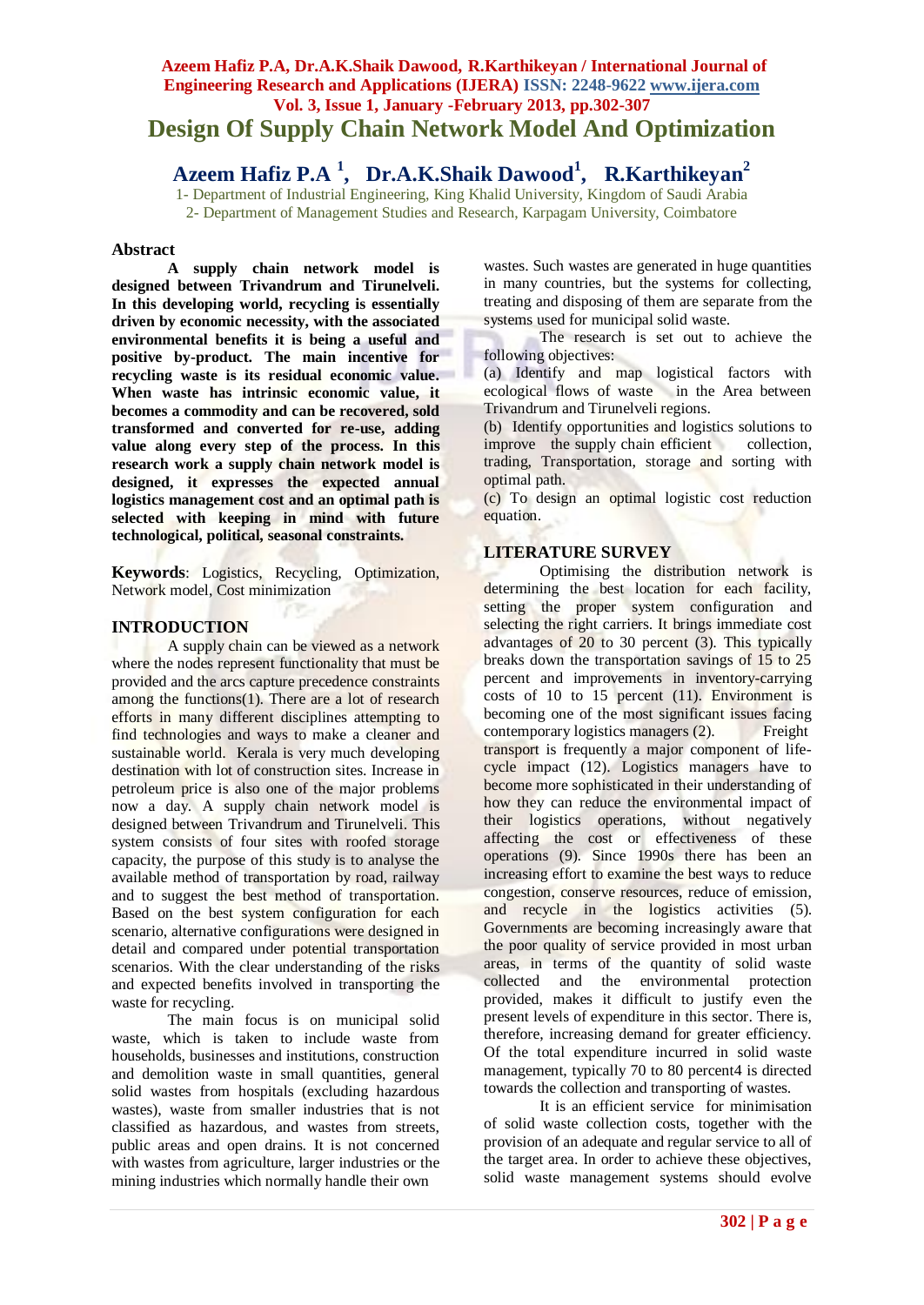indigenously, based on the quantity and character of the waste, wage rates. The main benefit factor is land filling, according to a study by the World Business Council for Sustainable Development (WBCSD), over a million cubic metres of landfill space per year would be saved if all households recovered their paper.

#### **Environmental Policy**

In the U.S.A., an estimated 75 percent of consumers claim that their purchasing decisions are influenced by a company's environmental reputation, and 80 percent would like to pay more for environmental friendly goods (Lamming and Hampson, 1996). On a worldwide level, a recent 22 country survey of environmental attitudes (Elkington, 1994) found that:

• In half of the countries surveyed, the environment was considered on the three

most serious problems.

• In most countries, the majority of the citizens surveyed said that the state of the environment affects their health, and an even greater majority says that the environment affects the health of their children.

• In 16 of the 22 countries, citizens said that they avoid products that are harmful to the environment.

One of the environment-related laws in Japan is the "Waste Disposal Law." It requires that "waste should be processed properly." Another "Recycling Law<sup>'</sup> is being written. The home appliance recycling law requires appliances like televisions, refrigerators, washing machines, and air conditioners to be returned to the producers at the end of life and be processed properly. Legislation for recycling computers will be considered in about 5-10 years. Another Asian country, Taiwan, has enacted electronic waste take-back legislafion in 1998.

In Germany, the waste packaging ordinance law and the associated DSD scheme impose a duty along the supply chain to accept all returned packaging from customers and to arrange for its recycling or re-use. Several other European countries (Austria, Belgium, Denmark, Italy, Netherlands, Norway, Sweden, and Switzerland) have legislation addressing the take-back and treatment of electronics waste either under discussion, in preparation, or already enacted (Boks et al., 1998).

In brief, this various legislation regulates that the producers or importers are responsible for their end of life products and are obligated to take them back from the last owner and that these end of life products should be properly processed from an environmental perspective, especially the European Commission. In July 1999, Kopacek (1999) issued the draft of a "proposal for a Directive on Waste from Electrical and Electronic Equipment (WEEE)."

The Commission's goals are to minimize the risks and impacts to the environment associated with the treatment and disposal of end-of-life electrical and electronic equipment.

Although the product take-back legislation will most directly affect European companies, it will also affect U.S. companies operating in the European market. Some states including North Carolina, Wisconsin, Minnesota, and Califomia have shown initiative toward product take-back plans. And over 30 of the states prohibit the placement of appliances into the landfill, which encourages end-of-life organizations to recycle or reuse the end-of-life appliances (Boks et al., 1998). This research aims to benefit local authorities in general. The analysis of environmental impacts based on life cycle assessment will allow local authorities to understand the impacts of not just the recycling collection scheme, but also the wider issues related to the minimizing the cost of logistics system.

## **EXPERIMENTATION**

Nowadays, many disciplines are trying to find ways to make a cleaner world and at the same time ensuring sustainable supply of energy and resource for the growing population (10). In this research work of logistics, an attempt is made to which investigate ways to reduce fuel consumption and find a optimal path of transportation activities. Meanwhile, the supply chain research has been dominated by the 'forward' supply chain view focusing in the efficient movements of materials with supply chain models, which are designed for carrying the wastes, are shown in figure 1. The model has four sites parallel with train and road transportation.

Main constraints which consumes costs are

1.Rent for ware houses

2.Loading and unloading cost

3.The nature of material cost

4.Holding cost, shortage cost, excess cost and all inventory costHer

 5. The method of transportation and combination of all practical method of transportation

( rail and road)

In this model shown in figure 1, here the transportation of goods from 3to 4 in rail is almost impossible due to various constraints. The transportation from 1 to 2 and 2 to 3 is done by rail and it is taken by road from 3 to 4. Here the transportation cost will be reduced from 1 to 2 and 2 to 3 because rail is much cheaper than road. But the total cost will have another unloading and reloading cost factor to be considered in total cost and has to be analysed with total cost.

Here 1 is Trivandrum and 4 is Tirunelveli.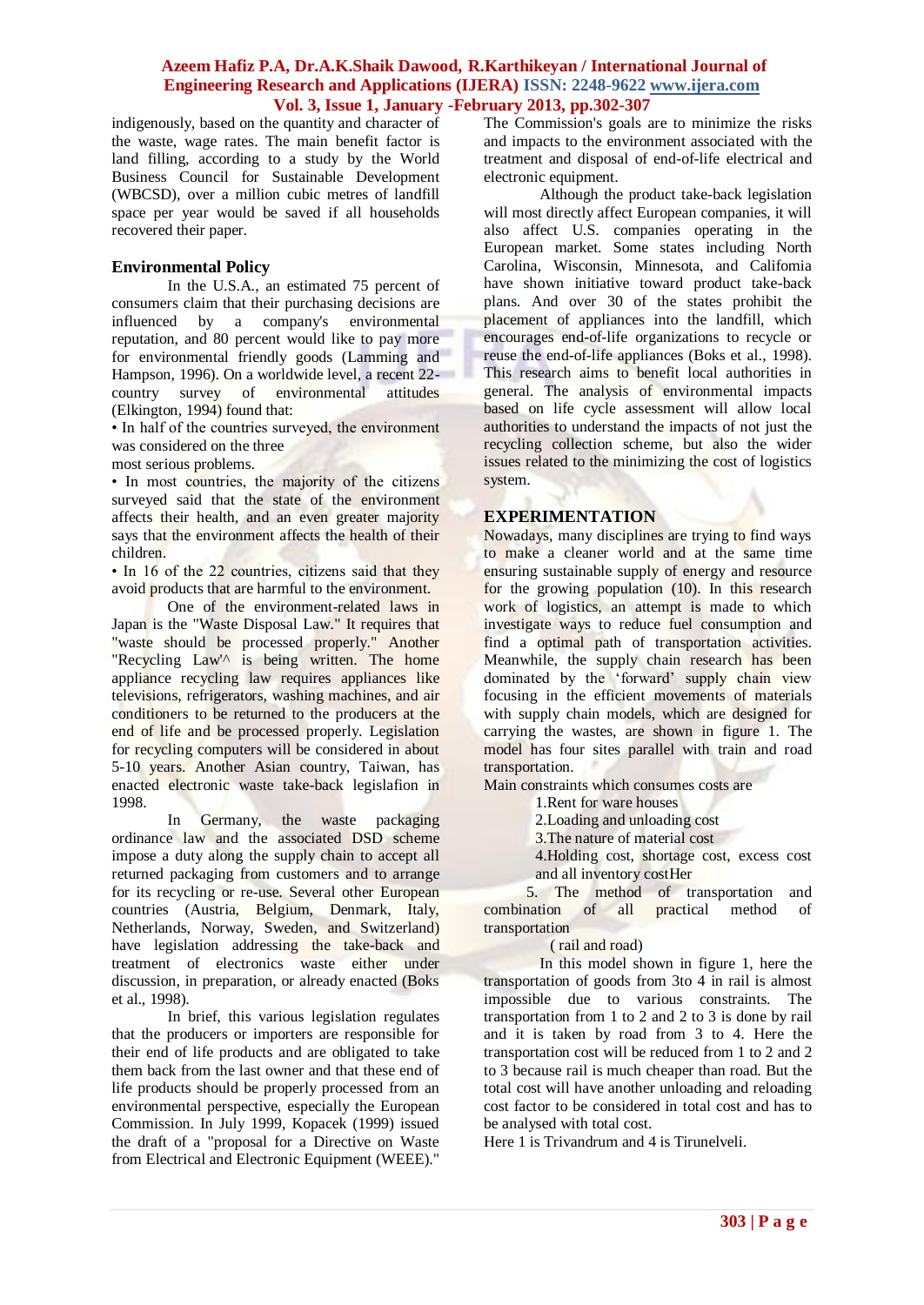

## **Figure 1 Efficient Model for optimal route**

Here Cost minimization is focused on day-to-day operations, but it also may involve making strategic choices about such issues as outsourcing and process design. The reduced costs in such areas as inventory management, transportation, warehousing, which result as effective Supply-chain-related achievements (6). In figure 2 various stages of waste collection is shown by road.



Figure 2 Collection of wastes

(Source: Collection of municipal solid waste in developing countries, UN-Habitat)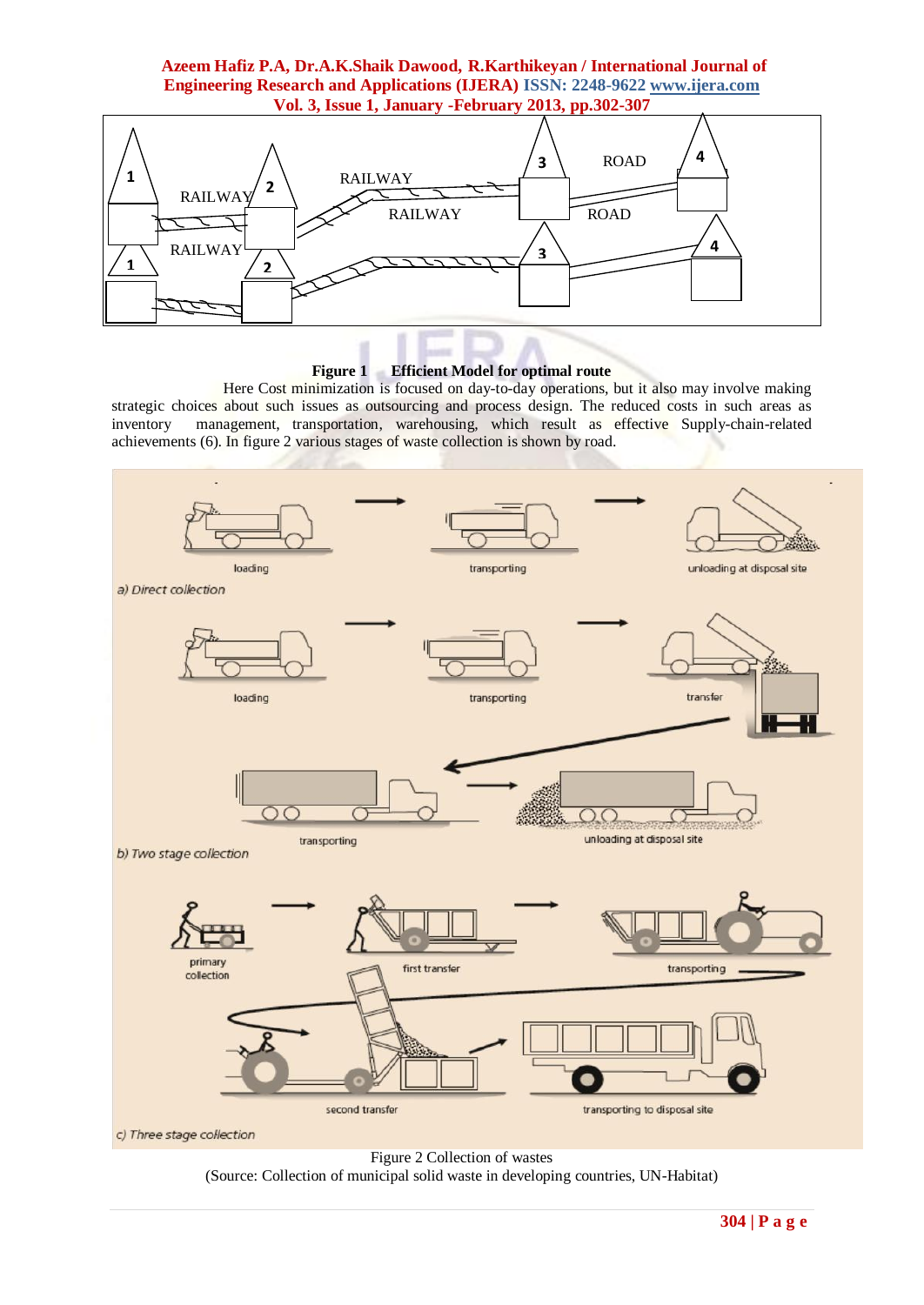



Figure 3 Transportation Flowchart

The figure 3 shows transportation flow chart, where the waste is transported by rail and road with storage facilities.

# **Notations for optimization**

- V Storage volume
- I for inventory
- D Daily flow
- U Shortage quantity
- O Excess quantity
- Ω truck delay
- Ψ Train delay
- G Transportation use
- H Utilized regular transportation
- J Employment for regular transportation
- P Planned production
- F Flow
- R Regular transportation
- Q Irregular transportation flow rate
- α loading charge
- β Unloading charge
- γ Truck loading rate
- η Train loading rate
- $\tau$  Response time for irregular transportation
- i For products
- j For routes
- l For sites
- p Periods
- E Expectation
- S Standard deviation
- a~ For random
- a^ Estimated function
- \_ Lower bound
- Upper bound
- B Beginning
- F Final
- $\varphi$  Strike factors
- Y Unit running cost of truck or train for one ton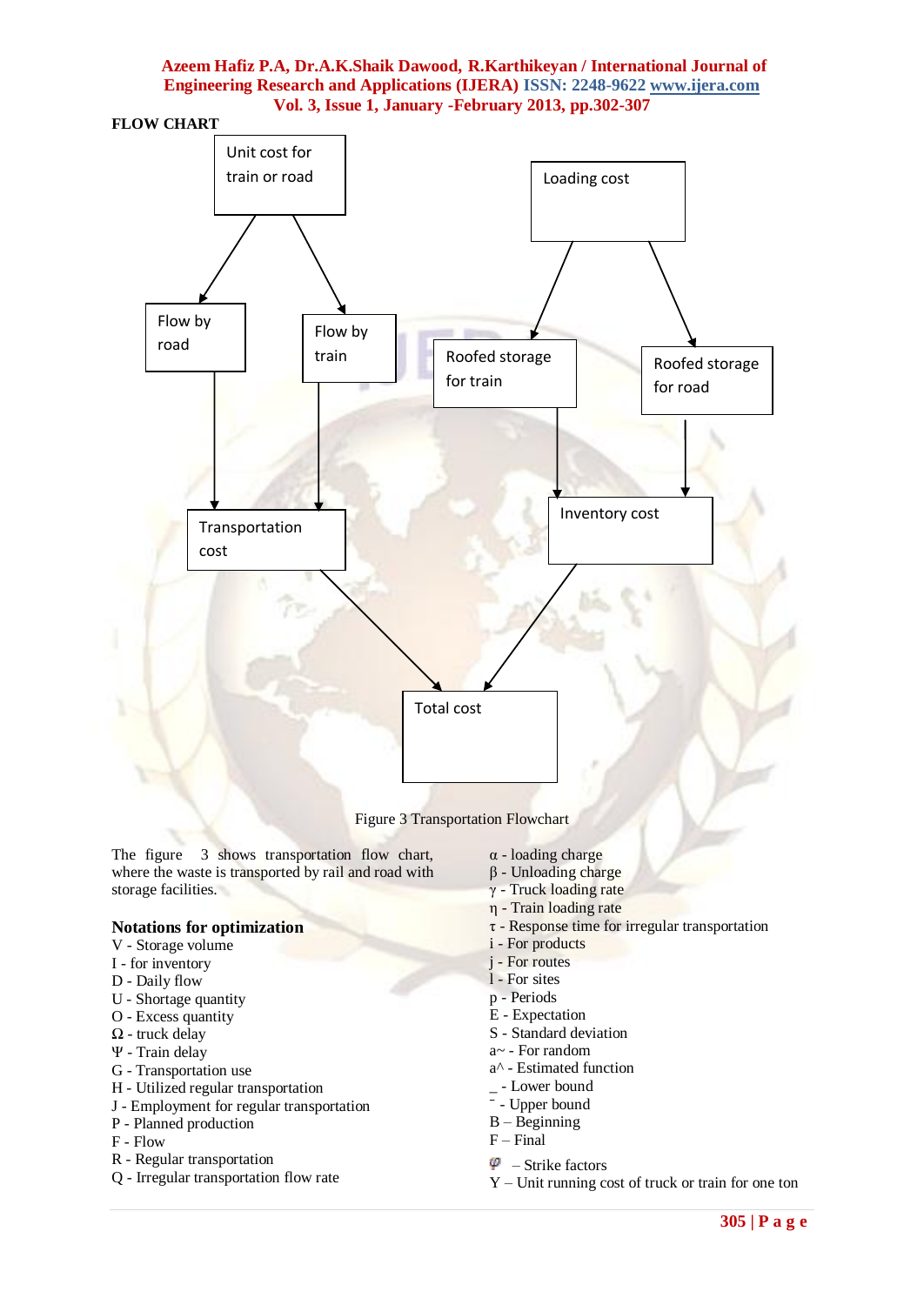# **LOGISTICS COST**

Logistics cost creates a balance between cost and performance, since the lowest-cost transportation path is not necessarily the fastest(4). Logistics costs relate to the charges for various transportation methods, including train travel, trucks, air travel and ocean transport(7). Additional logistics costs include fuel, warehousing space, packaging, security, materials handling, tariffs and duties(8). It includes designing of supply chain using diagrams resembling flowcharts as shown in figure 3 that can simulate the supply chain. It aims to work through each phase of the goods' journey through the supply chain to calculate the time and related costs for various modes of the travel.



Figure 4: Variations of waste density between the household, in the community container and in the transfer vehicle for a typical situation.

(Source: Collection of municipal solid waste in developing countries, UN-Habitat)

Many waste collection systems use hydraulic compaction to increase the density of the waste in order to reduce vehicle and storage requirements, as shown in figure 4 Variations of waste density between the household, in the community container and in the transfer vehicle for a typical situation. It is therefore essential for the selection of any waste storage, collection and transfer system to use reliable information on both the weight of the wastes and the volume they occupy at the different stages between storage and final disposal.

In our research work the Optimized logistics cost equation is framed it helps to calculate the cost in a single equation, presented by CT(V) represents the total logistics cost for the total volume as shown in equation (1). The unit cost for each type of cost factor, multiplied by the rest to calculate the annual expected quantity, determines the components of the annual expected cost objective function. Let  $CI_{il}$  be the inventory holding cost from all sites(l) and all products  $(i)$ , CU<sub>i</sub> the shortage cost, as our logistic material is municipal waste the in the mixture is almost unwanted other material intervention can cause material shortage, CO<sub>i</sub> the excess cost, this happens due to deviation from actual path, safeguarding material from climatic condition etc for (i) products at (p) periods.  $CG_{ip}$  the regular transportation cost for (j) routes and (p) periods,  $\mathrm{CI}_{jp}$  the irregular transportation cost for (j) routes and (p) periods it happens dues to unexpected route changes,  $CH_{jp}$  the cost of empty

transportation for (j) routes and (p) periods empty transportation cost occurs due to empty travelling of vehicles to the destination points and  $\Omega$  (i,l,p) includes truck delay for( i) products, for( l) sites, for (p) periods,  $\varphi$  (i,l,p) include strike factors for (i) products, for( l) sites, for (p) periods  $CW_{il}$  the cost of new roofed storage capacity for (i) products in (l) sites. Hence the expected annual cost is given by

 $\sim$  1

$$
CT(V) = \sum_{ip} CI_{il} \times I_{ip} + \sum_{ip} CU_{i}
$$
  
\n
$$
\times U_{ip} + \sum_{ip} CO_{i} \times O_{ip} + \sum_{jp} CG_{jp} \times G_{jp} + \sum_{jp} CJ_{jp} \times J_{jp}
$$
  
\n
$$
+ \sum_{jp} CH_{jp} \times H_{jp} - \sum_{ilp} \left( \Omega_{l} \times \Omega_{ilp} + \sum_{ilp} \varphi_{l} \times \varphi_{ilp} \right) + \sum_{il} CW_{il} \times (V_{il} - \overline{V_{il}})
$$

#### **CONCLUSION**

- This research project identified is mapped logistically with ecological flows of waste within the Trivandrum and Tirunelveli region.
- The results of this research indicate various improvement and efforts in the region for waste recycling supply chain, optimum route for transportation have been identified.